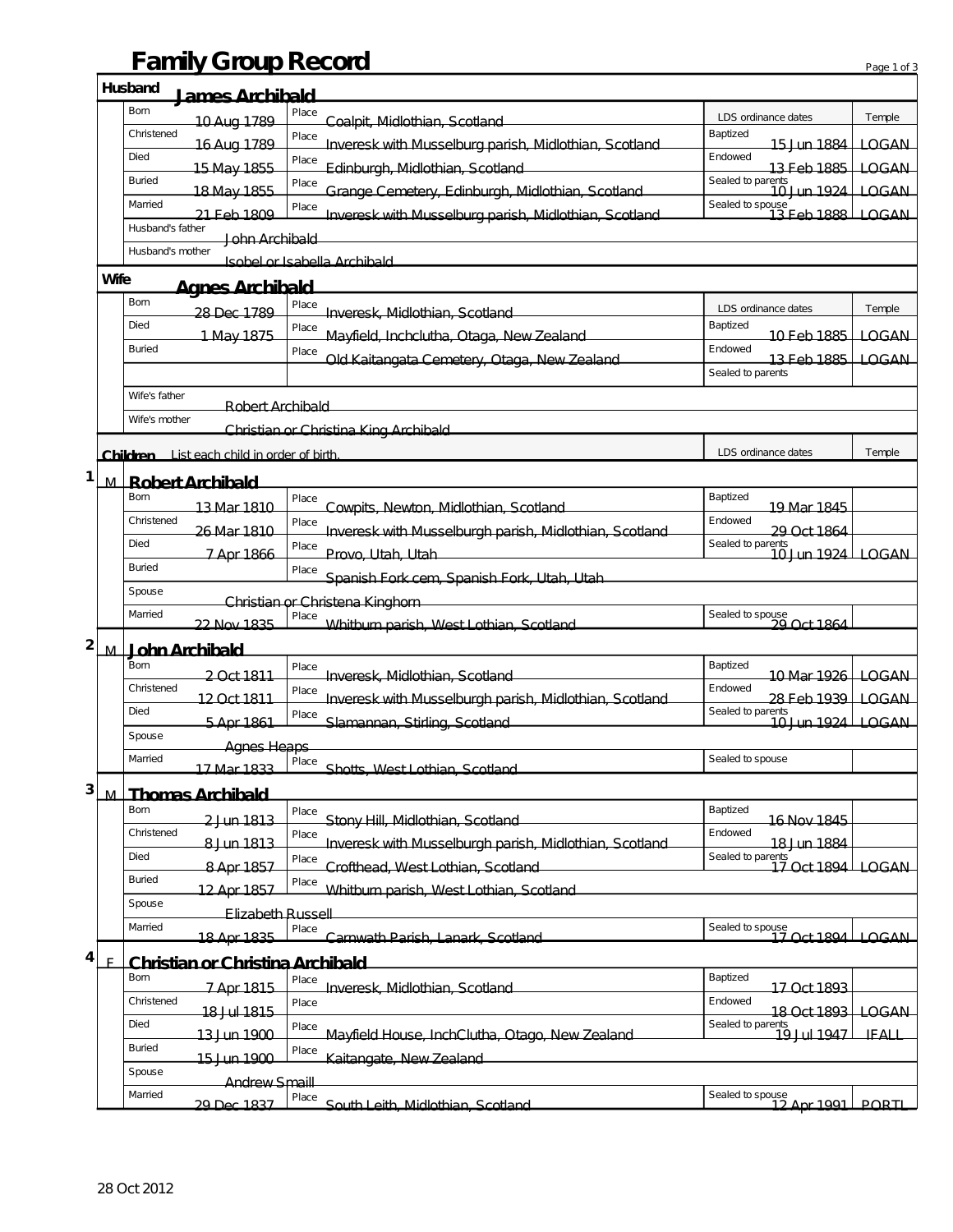## **Family Group Record**

|    |                                       | <b>Family Group Record</b>                             |                                                                    |                                           | Page 2 of 3  |  |  |  |
|----|---------------------------------------|--------------------------------------------------------|--------------------------------------------------------------------|-------------------------------------------|--------------|--|--|--|
|    |                                       | <b>Husband</b><br><b>James Archibald</b>               |                                                                    |                                           |              |  |  |  |
|    | <b>Wife</b><br><b>Agnes Archibald</b> |                                                        |                                                                    |                                           |              |  |  |  |
|    |                                       | List each child in order of birth.<br><b>Children</b>  |                                                                    | LDS ordinance dates                       | Temple       |  |  |  |
| 5  | E                                     | <b>Isabella or Elizabeth Archibald</b>                 |                                                                    |                                           |              |  |  |  |
|    |                                       | Born<br>Abt Sep 1817                                   | Place<br>Inveresk, Midlothian, Scotland                            | Baptized<br>Child                         |              |  |  |  |
|    |                                       | Died<br>4 Jul 1818                                     | Place<br>Cowpits, Midlothian, Scotland                             | Endowed<br>Child                          |              |  |  |  |
|    |                                       | <b>Buried</b>                                          | Place                                                              | Sealed to parents<br>10 Iul 1047          | IFALI        |  |  |  |
| 6  | E                                     | Inveresk with Musselburgh parish, Midlothian, Scotland |                                                                    |                                           |              |  |  |  |
|    |                                       | <b>Agnes Archibald</b><br><b>Born</b>                  | Place                                                              | Baptized                                  |              |  |  |  |
|    |                                       | 14 Feb 1819<br>Died                                    | Inveresk, Midlothian, Scotland<br>Place                            | Child<br>Endowed                          |              |  |  |  |
|    |                                       | 21 Nov 1825<br><b>Buried</b>                           | Inveresk parish, Midlothian, Scotland<br>Place                     | Child<br>Sealed to parents<br>19 Jul 1947 |              |  |  |  |
| 7  |                                       |                                                        | Inveresk with Musselburgh parish, Midlothian, Scotland             |                                           | IFALI        |  |  |  |
|    | M                                     | <b>James Archibald</b><br>Born                         | Place                                                              | Baptized                                  |              |  |  |  |
|    |                                       | 12 Mar 1820/1821<br>Died                               | Craighall, Midlothian, Scotland<br>Place                           | Child<br>Endowed                          |              |  |  |  |
|    |                                       | 30 Nov 1825<br><b>Buried</b>                           | Midlothian, Scotland<br>Place                                      | Child                                     |              |  |  |  |
|    |                                       |                                                        | Inveresk with Musselburgh parish, Midlothian, Scotland             | Sealed to parents<br>19 Jul 1947          | IFALI        |  |  |  |
| 8  | F                                     | Jessie or Janet Archibald                              |                                                                    |                                           |              |  |  |  |
|    |                                       | Born<br>12 Apr 1824                                    | Place<br>Craighall, Midlothian, Scotland                           | Baptized<br>14 Jul 1848                   |              |  |  |  |
|    |                                       | Christened                                             | Place<br>Inveresk parish, Midlothian, Scotland                     | Endowed<br>19 May 1866   EHOUS            |              |  |  |  |
|    |                                       | Died<br>19 Jan 1873                                    | Place<br>Wellsville, Cache, Utah                                   | Sealed to parents<br>19 Jul 1947          | IFALL        |  |  |  |
|    |                                       | <b>Buried</b><br>23 Jan 1873                           | Place<br>Wellsville Cem., Cache, Utah.                             |                                           |              |  |  |  |
|    |                                       | Spouse                                                 | Robert Wood Murray                                                 |                                           |              |  |  |  |
|    |                                       | Married<br>1841                                        | Place<br>Scotland                                                  |                                           |              |  |  |  |
| 9  | M                                     | <b>James Archibald</b>                                 |                                                                    |                                           |              |  |  |  |
|    |                                       | Born<br><u> Eeb 1825</u>                               | Place                                                              | Baptized                                  |              |  |  |  |
|    |                                       |                                                        |                                                                    | Endowed                                   |              |  |  |  |
|    |                                       |                                                        |                                                                    | Sealed to parents                         |              |  |  |  |
| 10 | E                                     | <b>Mary Archibald</b>                                  |                                                                    |                                           |              |  |  |  |
|    |                                       | Born<br>5 Feb 1826                                     | Place<br>Whitburn, West Lothian, Scotland                          | Baptized<br>10 Feb 1885 EHOUS             |              |  |  |  |
|    |                                       | Christened<br>19 Feb 1826                              | Place<br>Inveresk with Musselburgh parish, Midlothian, Scotland    | Endowed<br>12 Feb 1885   EHOUS            |              |  |  |  |
|    |                                       | Died<br>Between March and Sept 1865                    | Place<br>Otago, New Zealand                                        | Sealed to parents<br>19 Jul 1947          | <b>TEALL</b> |  |  |  |
|    |                                       | <b>Buried</b>                                          | Place<br>Otago, New Zealand                                        |                                           |              |  |  |  |
|    |                                       | Spouse<br>George Edwards                               |                                                                    |                                           |              |  |  |  |
|    |                                       | Married<br>20 Jun 1853                                 | Place<br>Church of England, Rolfast narish, D. Victoria, Australia | Sealed to spouse                          |              |  |  |  |
| 11 |                                       |                                                        |                                                                    |                                           |              |  |  |  |
|    | M.                                    | <b>Henry Archibald</b><br>Born                         | Place                                                              | Baptized                                  |              |  |  |  |
|    |                                       | 20 Apr 1828<br>Christened                              | Place                                                              | Child<br>Endowed                          |              |  |  |  |
|    |                                       | 27 Apr 1828<br>Died                                    | Tranent, East Lothian, Scotland<br>Place                           | 7 Sep 2000 LOGAN<br>Sealed to parents     |              |  |  |  |
|    |                                       | Dec 1827<br><b>Buried</b>                              | Greenrigg, Whitburn parish, Midlothian, Scotland<br>Place          | 2 Nov 2000 LOGAN                          |              |  |  |  |
| 12 |                                       | Dec 1827                                               | Whitburn parish, West Lothian, Scotland                            |                                           |              |  |  |  |
|    | E                                     | <b>Agnes Archibald</b><br><b>Born</b>                  | Place                                                              | Baptized                                  |              |  |  |  |
|    |                                       | 14 Aug 1829<br>Christened                              | Greenrigg, West Lothian, Scotland<br>Place                         | 21 Jul 1848<br>Endowed                    | <b>LIVE</b>  |  |  |  |
|    |                                       | 6 Sep 1829<br>Died                                     | Whitburn, West Lothian, Scotland<br>Place                          | 24 Nov 1862                               | EHOUS        |  |  |  |
|    |                                       | 24 Aug 1882<br><b>Buried</b>                           | Wellsville, Cache, Utah                                            | Sealed to parents<br>19 Jul 1947          | <b>IFALL</b> |  |  |  |
|    |                                       | 27 Aug 1882                                            | Place<br>Wellsville, Cache, Utah                                   |                                           |              |  |  |  |